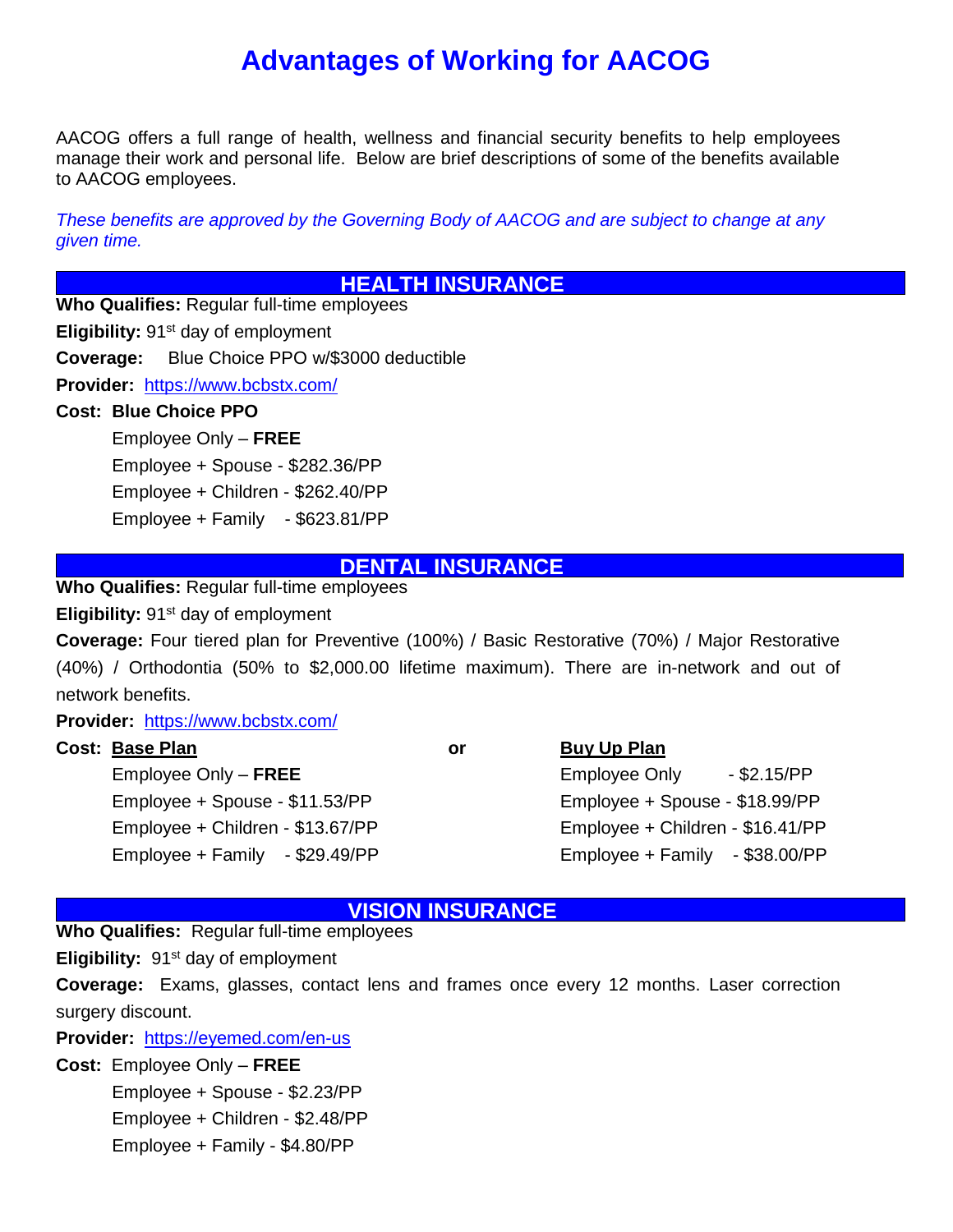### **SHORT TERM DISABILITY INSURANCE**

**Who Qualifies:** Regular full-time employees

**Eligibility:** 91<sup>st</sup> day of employment

**Coverage:** 66.67% of weekly pay (up to \$1,000) after the employee is off work due to injury or sickness for 31 consecutive days for up to 22 weeks. Coverage is only offered for employee. **Provider:** <https://www.mutualofomaha.com/>

**Cost:** Employee Only – **FREE**

# **LONG TERM DISABILITY INSURANCE**

**Who Qualifies:** Regular full-time employees

**Eligibility:** 91<sup>st</sup> day of employment

**Coverage:** 66.67% of monthly pay (up to \$5,000) after the employee is off work due to injury or

sickness for 24 months. Coverage is only offered for employee.

**Provider:** <https://www.mutualofomaha.com/>

**Cost:** Employee Only - **FREE**

# **LIFE INSURANCE**

**Who Qualifies:** Regular full-time employees

**Eligibility:** 91st day of employment

**Coverage:** The beneficiary is paid 2 times the employee's annual pay if they die while employed.

The employee can also purchase dependent life insurance for \$5,000 per dependent in case they die while they are employed.

**Provider:** <https://www.mutualofomaha.com/>

**Cost:** Employee Only – **FREE**

Dependent spouse and/or child(ren) coverage - \$0.48 /PP

#### **SUPPLEMENTAL INSURANCE**

**Who Qualifies:** Regular full-time employees

**Eligibility:** 91st day of employment

**Coverage:** Options for Accident Insurance, Cancer Insurance, Hospital Confinement, Critical Illness, STD Gap and additional Life Insurance.

**Provider:** [www.coloniallife.com](http://www.coloniallife.com/)

**Cost:** Dependent on rate of pay and age. Cost is 100% funded by employee.

# **TUITION REIMBURSEMENT**

**Who Qualifies:** Regular full-time employees

**Eligibility:** After 1 year of service

**Benefit:** Provides tuition reimbursement for academic and technical courses taken at an accredited college, university or a recognized technical training school. The maximum payment for reimbursement is \$3,000 per calendar. Reimbursement rates are based on the final course grade achieved.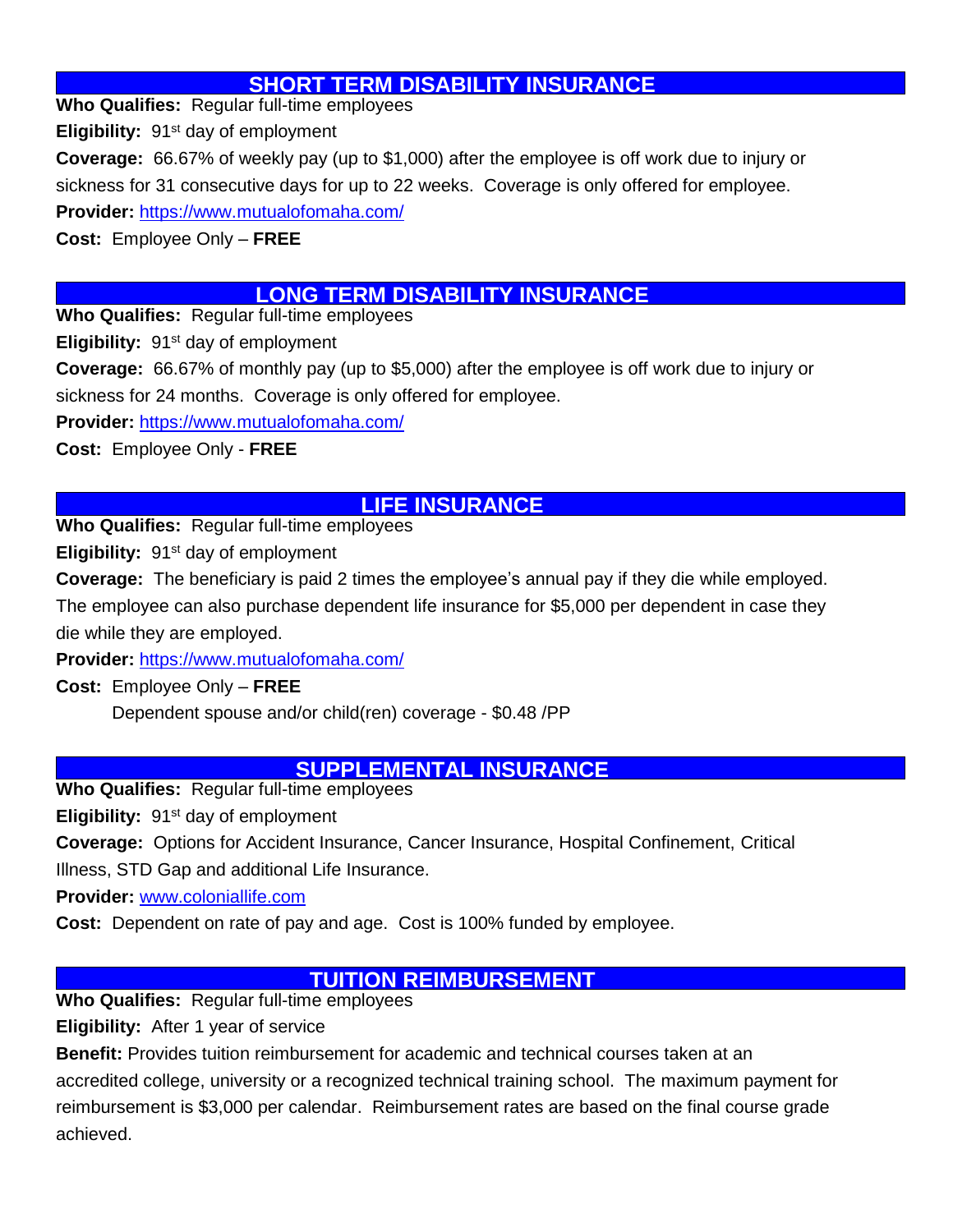#### **RETIREMENT**

**Who Qualifies:** All regular employees

**Eligibility:** 1<sup>st</sup> day of employment for TCDRS and 91<sup>st</sup> day of employment for Nationwide and Mission Square Retirement.

**Coverage:** 3 plans detailed below:

1) **Texas County & District Retirement System (TCDRS)** – all regular employees are mandatorily enrolled in this retirement system at a set rate of 6% of bi-weekly pay. AACOG will match the employee's contributions at 200% at retirement. Vesting in the AACOG contribution is at 8 years of service. The employee is always 100% vested in the employee contribution.

**Provider:** [www.tcdrs.org](http://www.tcdrs.org/)

2) **Nationwide Deferred Compensation Plan** – all employees can choose to put a pretaxed percentage or set amount into an account to save for retirement. AACOG does not match funds.

**Provider:** [www.nationwide.com](http://www.nationwide.com/)

3) **Mission Square Retirement Deferred Compensation Plan** – all employees can choose to put a pre-taxed percentage or set amount into an account to save for retirement. AACOG does not match funds.

**Provider:** [www.icmarc.org](http://www.icmarc.org/)

#### **LEAVE TIME**

**Who Qualifies:** Regular full-time employees **Eligibility:** After 91<sup>st</sup> day of employment **Benefit:** Regular full-time employees earn Paid Time Off based on actual hours worked as follows:

> 1-2 years 10 days 2-5 years 15 days 5-7 years 20 days 7-10 years 22 days 10+ years 25 days.

#### **PAID HOLIDAYS**

**Who Qualifies:** Regular full-time employees

**Eligibility:** 1<sup>st</sup> day of employment

**Benefit:** Paid holidays are approved annually by the AACOG Governing Board.

# **PUBLIC SERVICE LOAN FORGIVENESS**

**Who Qualifies:** Regular full-time employees

**Eligibility:** 1<sup>st</sup> day of employment

**Benefit: [Public Service Loan Forgiveness \(PSLF\)](https://studentaid.gov/manage-loans/forgiveness-cancellation/public-service)** is a program operated by U.S. Department of Education. The PSLF Program forgives the remaining balance on your Direct Loans after you have made 120 qualifying monthly payments under a qualifying repayment plan while working full-time for a qualifying employer.